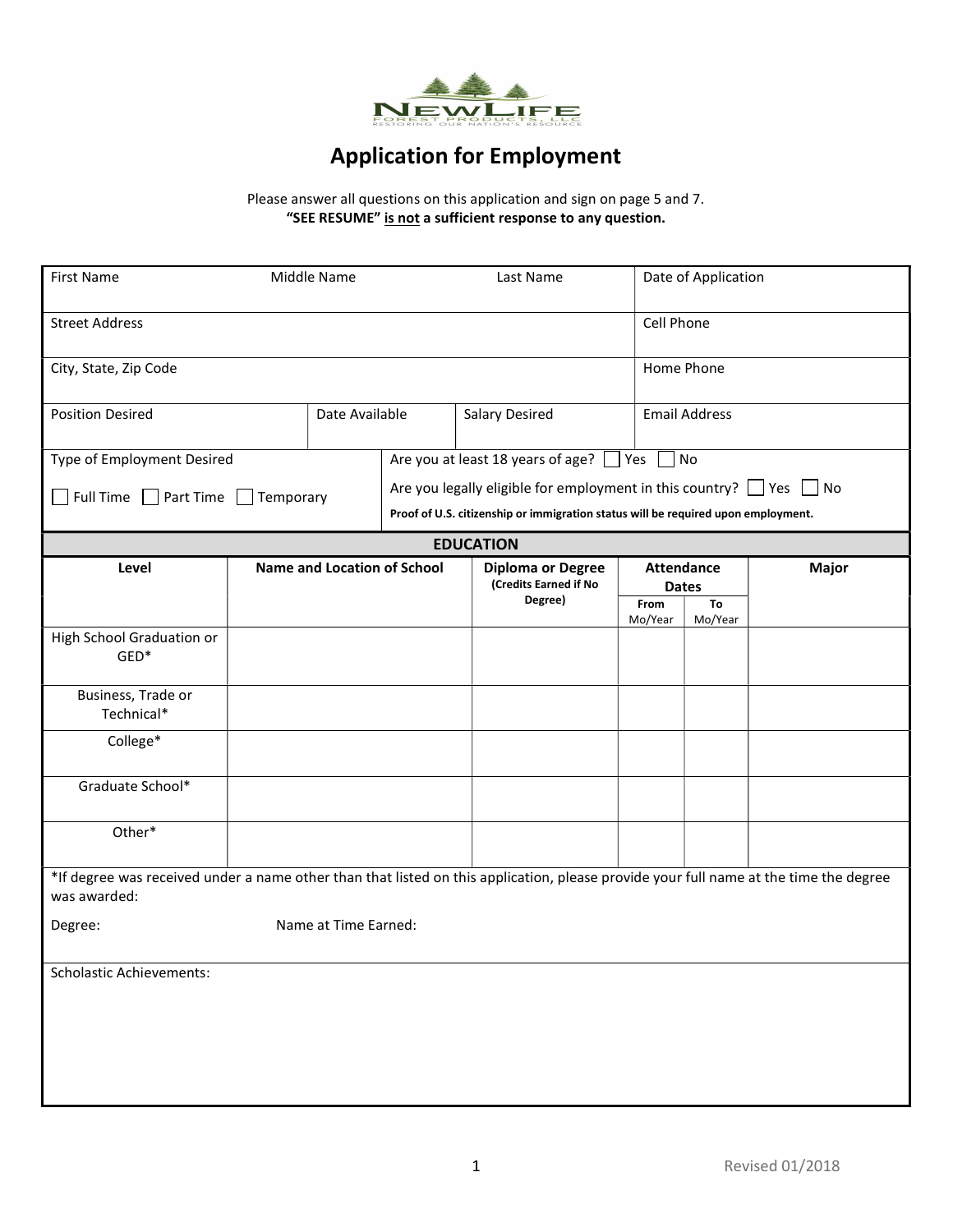

#### SKILLS AND QUALIFICATIONS

Summarize specific skills and qualifications acquired from employment or other experiences that are related to the position for which you are applying (e.g., computer skills, software applications, and foreign languages):

#### EMPLOYMENT HISTORY

Please provide a COMPLETE employment history, even if a resume is submitted with this application. List ALL employers, assignments, or volunteer activities that are relevant to the job for which you are applying, starting with the most recent, including military employment. Explain any gaps in employment in the "Comments" section below. Please use the "Employment History Continuation Sheet" if additional space is needed.

| <b>Present/Most Recent Employer</b><br><b>Telephone</b> | Dates Employed     |                    | Summarize the nature of the work                                        |
|---------------------------------------------------------|--------------------|--------------------|-------------------------------------------------------------------------|
|                                                         | From<br>Mo/Year    | To<br>Mo/Year      | performed and job responsibilities.                                     |
| Address                                                 |                    |                    |                                                                         |
| Job Title                                               |                    | Hourly Rate/Salary |                                                                         |
|                                                         |                    | <b>Starting</b>    |                                                                         |
| Immediate Supervisor and Title                          | \$                 | per                |                                                                         |
| Part Time<br>Type of Employment<br><b>Full Time</b>     | Hourly Rate/Salary |                    |                                                                         |
| Temporary<br>Other                                      |                    | Final              |                                                                         |
| Reason for leaving or why you are considering leaving?  | \$                 | per                |                                                                         |
| If currently employed, may we contact for reference?    | Yes                | <b>No</b>          |                                                                         |
|                                                         |                    |                    |                                                                         |
| <b>Next Previous Employer</b><br><b>Telephone</b>       |                    | Dates Employed     |                                                                         |
|                                                         | From<br>Mo/Year    | To<br>Mo/Year      | Summarize the nature of the work<br>performed and job responsibilities. |
| Address                                                 |                    |                    |                                                                         |
| Job Title                                               |                    | Hourly Rate/Salary |                                                                         |
|                                                         |                    | <b>Starting</b>    |                                                                         |
| Immediate Supervisor and Title                          | \$                 | per                |                                                                         |
| Type of Employment<br><b>Full Time</b><br>Part Time     |                    | <b>Hourly Rate</b> |                                                                         |
| Other<br>Temporary                                      |                    | Final              |                                                                         |
| Reason for leaving?                                     | \$                 | per                |                                                                         |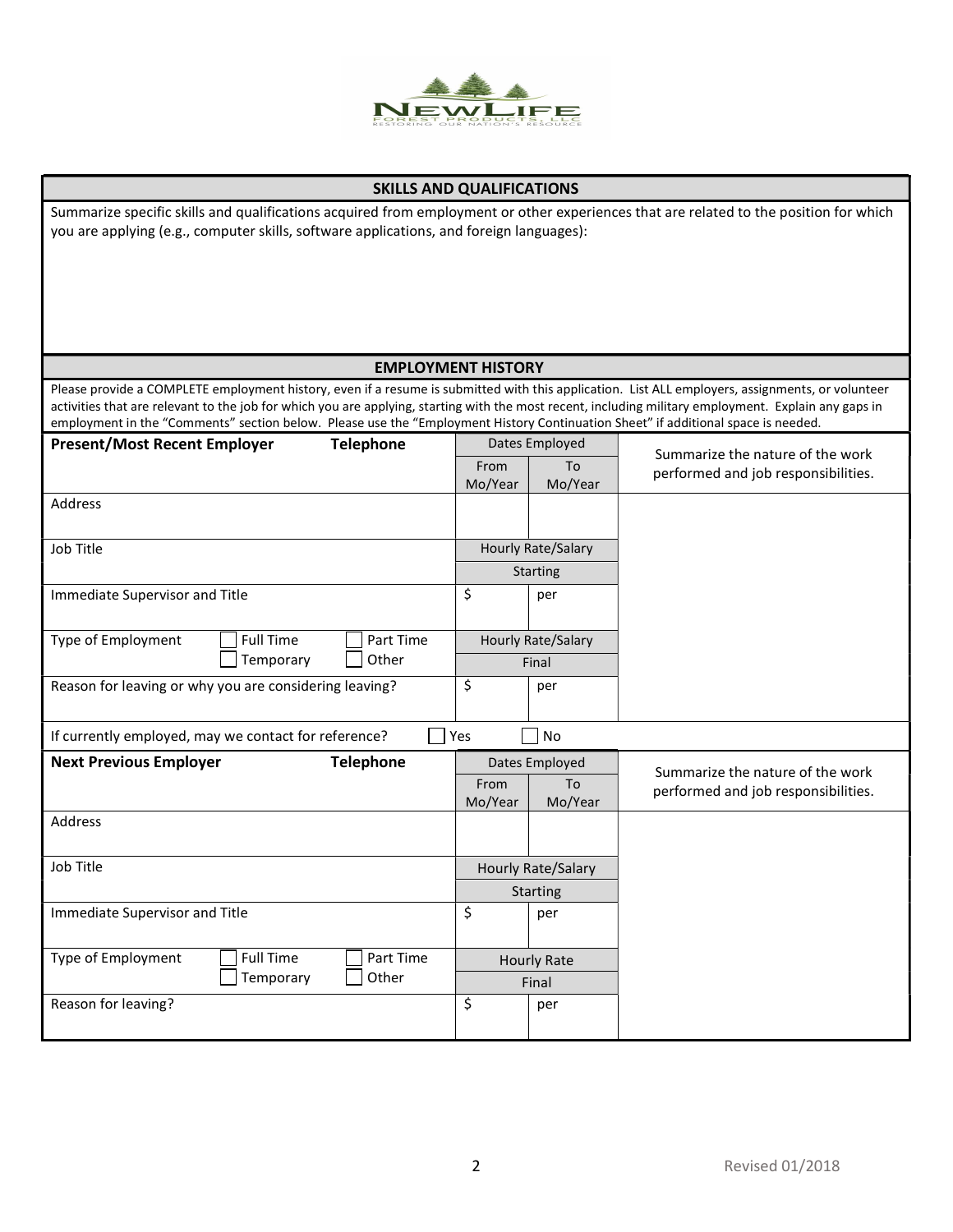

| <b>EMPLOYMENT HISTORY (CONTINUED)</b>                        |           |                    |                           |                                                               |                                                                                                                                        |
|--------------------------------------------------------------|-----------|--------------------|---------------------------|---------------------------------------------------------------|----------------------------------------------------------------------------------------------------------------------------------------|
| <b>Next Previous Employer</b><br><b>Telephone</b>            |           | Dates Employed     |                           | Summarize the nature of the work                              |                                                                                                                                        |
|                                                              |           |                    | From                      | To                                                            | performed and job responsibilities.                                                                                                    |
| Address                                                      |           |                    | Mo/Year                   | Mo/Year                                                       |                                                                                                                                        |
|                                                              |           |                    |                           |                                                               |                                                                                                                                        |
| Job Title                                                    |           |                    |                           | Hourly Rate/Salary                                            |                                                                                                                                        |
|                                                              |           |                    | Starting                  |                                                               |                                                                                                                                        |
| Immediate Supervisor and Title                               |           |                    | \$                        | per                                                           |                                                                                                                                        |
|                                                              |           |                    |                           |                                                               |                                                                                                                                        |
| <b>Full Time</b><br>Type of Employment                       |           | Part Time<br>Other | <b>Hourly Rate</b>        |                                                               |                                                                                                                                        |
|                                                              | Temporary |                    |                           | Final                                                         |                                                                                                                                        |
| Reason for leaving?                                          |           |                    | \$                        | per                                                           |                                                                                                                                        |
| <b>Next Previous Employer</b><br><b>Telephone</b>            |           | Dates Employed     |                           | Summarize the nature of the work                              |                                                                                                                                        |
|                                                              |           |                    | To<br>From                |                                                               | performed and job responsibilities.                                                                                                    |
| Address                                                      |           |                    | Mo/Year                   | Mo/Year                                                       |                                                                                                                                        |
|                                                              |           |                    |                           |                                                               |                                                                                                                                        |
| Job Title                                                    |           |                    | <b>Hourly Rate/Salary</b> |                                                               |                                                                                                                                        |
|                                                              |           |                    | Starting                  |                                                               |                                                                                                                                        |
| Immediate Supervisor and Title                               |           |                    | \$                        | per                                                           |                                                                                                                                        |
|                                                              |           |                    |                           |                                                               |                                                                                                                                        |
| <b>Full Time</b><br>Type of Employment<br>Temporary<br>Other |           | Part Time          | <b>Hourly Rate</b>        |                                                               |                                                                                                                                        |
|                                                              |           |                    | Final                     |                                                               |                                                                                                                                        |
| Reason for leaving?                                          |           |                    | \$                        | per                                                           |                                                                                                                                        |
| COMMENTS (including explanation of any gaps in employment):  |           |                    |                           |                                                               |                                                                                                                                        |
|                                                              |           |                    |                           |                                                               |                                                                                                                                        |
|                                                              |           |                    |                           |                                                               |                                                                                                                                        |
|                                                              |           |                    |                           |                                                               |                                                                                                                                        |
| <b>REFERENCES</b>                                            |           |                    |                           |                                                               |                                                                                                                                        |
| not related to you.                                          |           |                    |                           |                                                               | List three business/work references that are NOT related to you. If not applicable, list three schools or personal references that are |
| <b>Telephone</b><br>Name                                     |           | <b>Years Known</b> |                           | In what capacity did this person observe you<br>or your work? |                                                                                                                                        |
|                                                              |           |                    |                           |                                                               |                                                                                                                                        |
|                                                              |           |                    |                           |                                                               |                                                                                                                                        |
|                                                              |           |                    |                           |                                                               |                                                                                                                                        |
|                                                              |           |                    |                           |                                                               |                                                                                                                                        |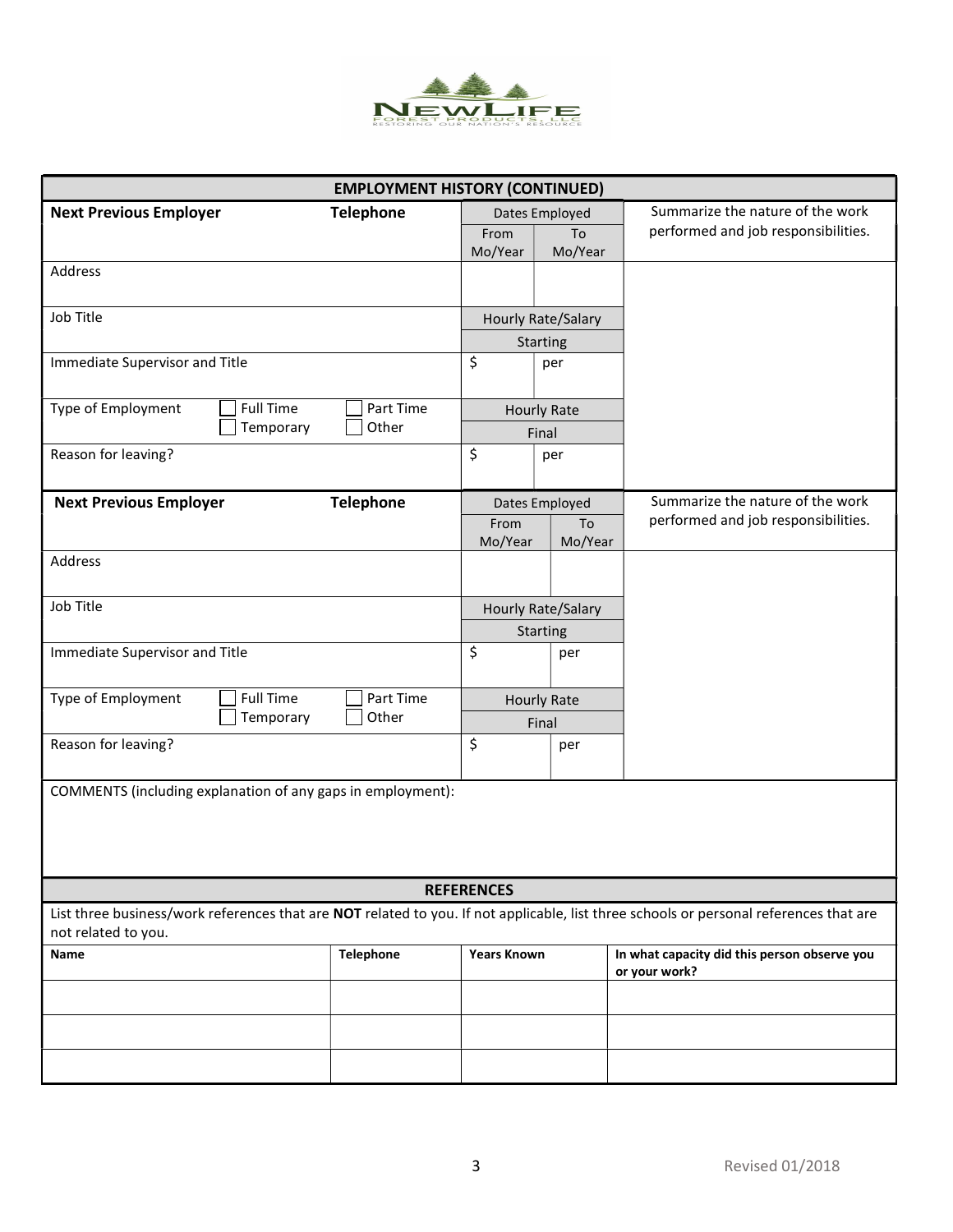

| List any professional license(s) that are related to the position for which you are applying and list state(s) in which licensed:                                                                                                                                                                                                                                                                                                                                                                                                                                                                             |                                                  |  |  |  |  |
|---------------------------------------------------------------------------------------------------------------------------------------------------------------------------------------------------------------------------------------------------------------------------------------------------------------------------------------------------------------------------------------------------------------------------------------------------------------------------------------------------------------------------------------------------------------------------------------------------------------|--------------------------------------------------|--|--|--|--|
| <b>PROFESSIONAL MEMBERSHIPS</b>                                                                                                                                                                                                                                                                                                                                                                                                                                                                                                                                                                               |                                                  |  |  |  |  |
| List professional, trade, business, or civic associations that you consider relevant to the position for which you are applying (exclude<br>memberships which would reveal sex, sexual orientation, race, religion, national origin, age, color, or disability).                                                                                                                                                                                                                                                                                                                                              |                                                  |  |  |  |  |
| Organization                                                                                                                                                                                                                                                                                                                                                                                                                                                                                                                                                                                                  | <b>Offices Held</b>                              |  |  |  |  |
|                                                                                                                                                                                                                                                                                                                                                                                                                                                                                                                                                                                                               |                                                  |  |  |  |  |
|                                                                                                                                                                                                                                                                                                                                                                                                                                                                                                                                                                                                               |                                                  |  |  |  |  |
|                                                                                                                                                                                                                                                                                                                                                                                                                                                                                                                                                                                                               | SPECIAL ACCOMPLISHMENTS, PUBLICATIONS AND AWARDS |  |  |  |  |
| Exclude information that would reveal sex, sexual orientation, race, religion, national origin, age, color, or disability.                                                                                                                                                                                                                                                                                                                                                                                                                                                                                    |                                                  |  |  |  |  |
|                                                                                                                                                                                                                                                                                                                                                                                                                                                                                                                                                                                                               |                                                  |  |  |  |  |
|                                                                                                                                                                                                                                                                                                                                                                                                                                                                                                                                                                                                               | <b>OTHER INFORMATION</b>                         |  |  |  |  |
| Have you ever been convicted of, or are you now under charges for, any misdemeanor or felony offense? Omit (1) traffic fines, (2)<br>any offense committed before your 18 <sup>th</sup> birthday which was finally adjudicated in a juvenile court or under a youth offender law, (3)<br>any conviction the record of which has been expunged under federal or state law, and (4) any conviction set aside under the Federal<br>Youth Corrections Act or similar authority. (A yes response will not necessarily disqualify you from employment.) $\Box$ Yes<br>l No<br>If checked yes, please explain below. |                                                  |  |  |  |  |
|                                                                                                                                                                                                                                                                                                                                                                                                                                                                                                                                                                                                               |                                                  |  |  |  |  |
| Are you bound by any non-solicitation/non-compete agreement?                                                                                                                                                                                                                                                                                                                                                                                                                                                                                                                                                  | Yes<br>No                                        |  |  |  |  |
| Have you ever interviewed for a job with NewLife Forest Products, LLC or any of its subsidiaries?<br>If yes, when?<br>Where?                                                                                                                                                                                                                                                                                                                                                                                                                                                                                  | No<br>Yes                                        |  |  |  |  |
| Have you ever been employed by NewLife Forest Products, LLC or any of its subsidiaries?<br>If yes, when?<br>Where?                                                                                                                                                                                                                                                                                                                                                                                                                                                                                            | No<br>Yes                                        |  |  |  |  |
| Are any relatives or friends currently employed at NewLife Forest Products, LLC or any of its subsidiaries?<br>  No<br>Yes<br>Name of employee(s)<br>Business unit where employed                                                                                                                                                                                                                                                                                                                                                                                                                             |                                                  |  |  |  |  |
| What prompted your application to NewLife Forest Products, LLC or any of its subsidiaries?<br>Ad<br>Friend                                                                                                                                                                                                                                                                                                                                                                                                                                                                                                    |                                                  |  |  |  |  |
| (Please indicate name of ad/friend)                                                                                                                                                                                                                                                                                                                                                                                                                                                                                                                                                                           | NewLife Forest Products, LLC Employee<br>Other   |  |  |  |  |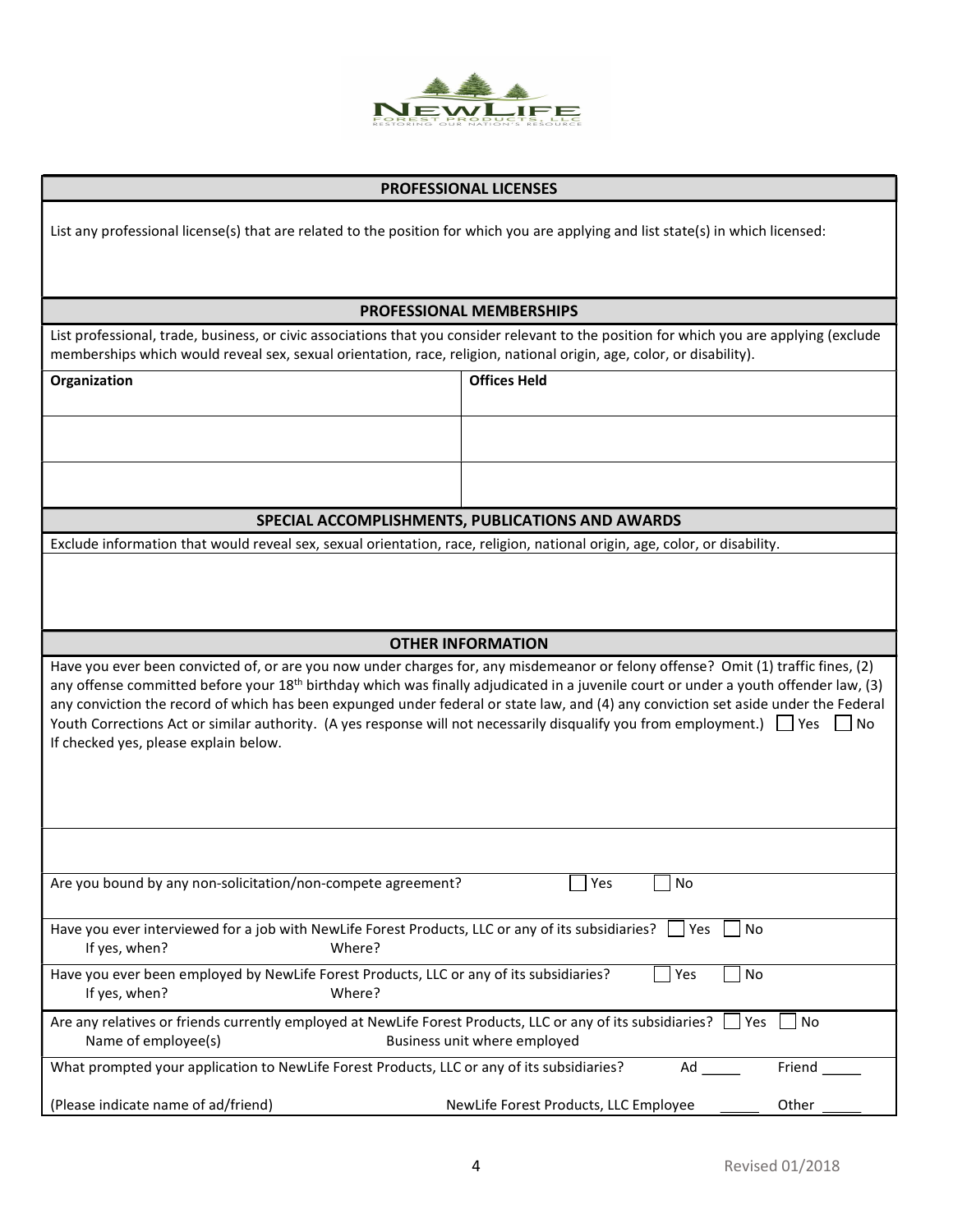

# EMERGENCY REFERENCES List three references that will be contacted in case of an emergency. This section is optional but we highly encourage you to provide at least one contact for future safety and care. Name Specify relation or other information  $\vert$  Cell Phone Specify relation or other information

#### PLEASE REVIEW APPLICATION CAREFULLY. WE WILL NOT CONSIDER THIS APPLICATION IF NOT COMPLETED IN FULL.

#### PLEASE READ THE FOLLOWING AND SIGN THE APPLICATION IN THE SPACES PROVIDED BELOW. IF YOU HAVE ANY QUESTIONS, PLEASE SPEAK WITH THE HUMAN RESOURCES DEPARTMENT BEFORE SIGNING.

I understand that employment by NewLife Forest Products, LLC and any of its companies ("NewLife Forest Products, LLC Advisors") is "at will." This means that the employment relationship can be ended by me or by NewLife Forest Products, LLC at any time for any reason with or without advanced notice and with or without cause. It also means that NewLife Forest Products, LLC may revise and make exceptions to its policies, practices, handbooks, manuals, rules, procedures, and regulations, in whole or in part, at any time. I further understand that acceptance of an offer of employment does not create a contractual obligation upon NewLife Forest Products, LLC to continue to employ me in the future or for any specific term. Notwithstanding the above, I understand that no representative of NewLife Forest Products, LLC, except the president, has any authority to enter into any agreement of employment for a definite term. Any such agreement must be in writing and signed by the president.

If employed by NewLife Forest Products, LLC, I agree to comply with all safety and health rules, company policies and procedures, and local, state, and federal laws pertaining to my employment. Although management makes every effort to accommodate individual preferences, organizational needs may make the following conditions mandatory: overtime, rotating work schedule, or a work schedule other than Monday through Friday or normal business hours. I understand and accept these as conditions of my employment should I be hired.

I have reviewed this application carefully and I hereby affirm that my statements and answers to all questions on this application are true and correct and that I have not knowingly withheld any fact or circumstance that, if disclosed, would affect my application unfavorably. I understand that any misstatement or omission of fact on this application may result in my application not being considered, and, if employed, may result in my immediate dismissal.

#### I HAVE READ AND AGREE TO THE ABOVE TERMS AND CONDITIONS:

Signature extending the state of the state of the state of the state of the Date  $\sim$ 

5 Revised 01/2018

The signed original copy of this receipt should be given to management - it will be filed in your personnel file.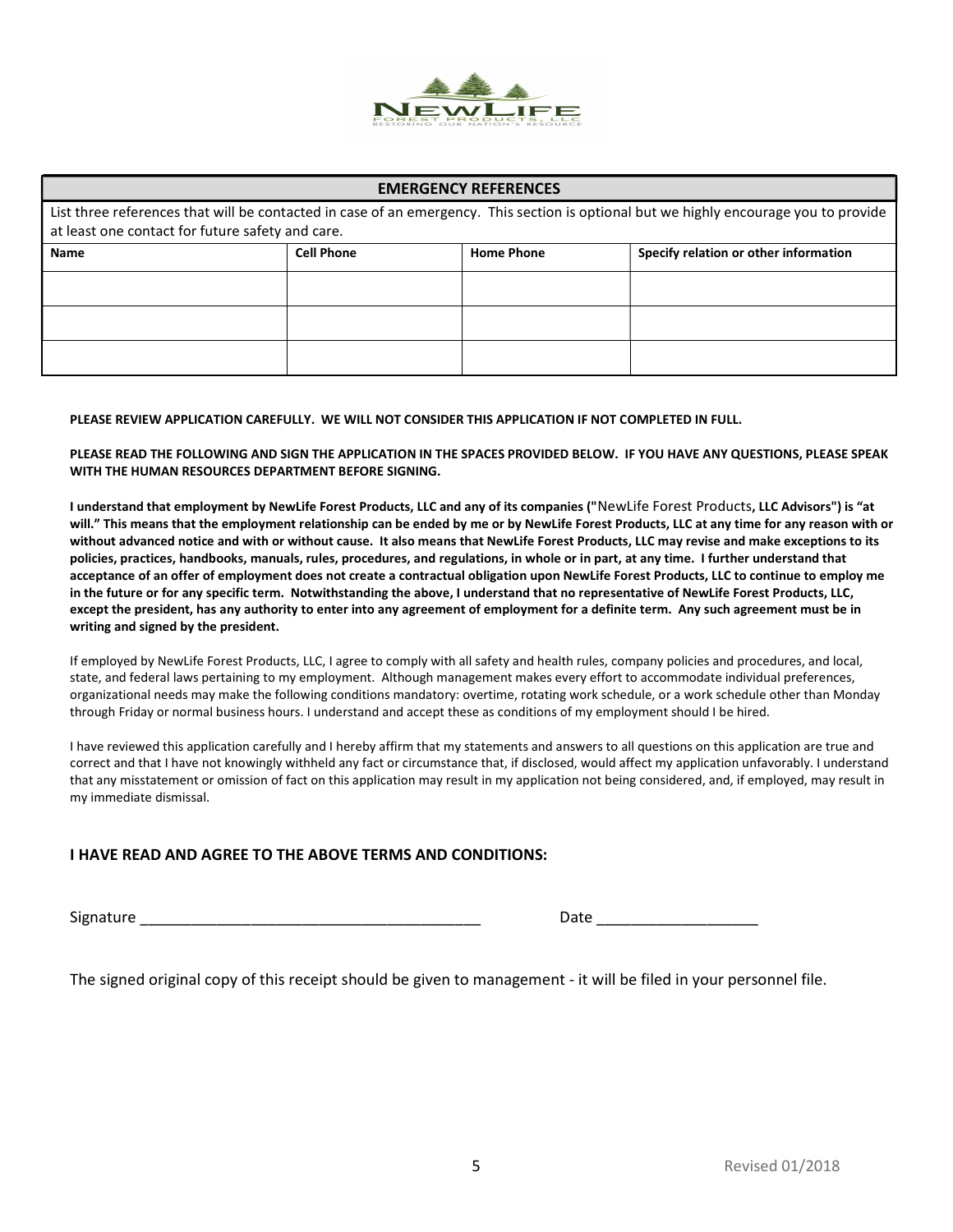

## Employment History (Continuation Page)

| Last Name                                                                                                                                                                                                                | First                         |                           |               | Date of Application                                                     |
|--------------------------------------------------------------------------------------------------------------------------------------------------------------------------------------------------------------------------|-------------------------------|---------------------------|---------------|-------------------------------------------------------------------------|
| Please place a number in the upper left-hand parentheses to designate the next previous employer, as continued from page 3 of the Employment<br>Application, if this is your first continuation sheet, then number is 5. |                               |                           |               |                                                                         |
| <b>Next Previous Employer</b><br><b>Telephone</b>                                                                                                                                                                        |                               | Dates Employed            |               | Summarize the nature of the work performed                              |
|                                                                                                                                                                                                                          |                               |                           | To<br>Mo/Year | and job responsibilities.                                               |
| Address                                                                                                                                                                                                                  |                               |                           |               |                                                                         |
| Job Title                                                                                                                                                                                                                |                               | <b>Hourly Rate/Salary</b> |               |                                                                         |
|                                                                                                                                                                                                                          |                               | <b>Starting</b>           |               |                                                                         |
| Immediate Supervisor and Title                                                                                                                                                                                           |                               | \$                        | per           |                                                                         |
| Type of Employment                                                                                                                                                                                                       | <b>Full Time</b><br>Part Time | <b>Hourly Rate/Salary</b> |               |                                                                         |
|                                                                                                                                                                                                                          | Other<br>Temporary            |                           | Final         |                                                                         |
| Reason for leaving?                                                                                                                                                                                                      |                               | \$                        | per           |                                                                         |
| <b>Next Previous Employer</b><br><b>Telephone</b>                                                                                                                                                                        |                               | Dates Employed            |               |                                                                         |
|                                                                                                                                                                                                                          |                               | From<br>Mo/Year           | To<br>Mo/Year | Summarize the nature of the work performed<br>and job responsibilities. |
| Address                                                                                                                                                                                                                  |                               |                           |               |                                                                         |
| Job Title                                                                                                                                                                                                                |                               | <b>Hourly Rate/Salary</b> |               |                                                                         |
|                                                                                                                                                                                                                          | Starting                      |                           |               |                                                                         |
| Immediate Supervisor and Title                                                                                                                                                                                           |                               | \$                        | per           |                                                                         |
| Part Time<br>Type of Employment<br><b>Full Time</b><br>Other<br>Temporary                                                                                                                                                |                               | <b>Hourly Rate</b>        |               |                                                                         |
|                                                                                                                                                                                                                          |                               | Final                     |               |                                                                         |
| Reason for leaving?                                                                                                                                                                                                      |                               | \$                        | per           |                                                                         |